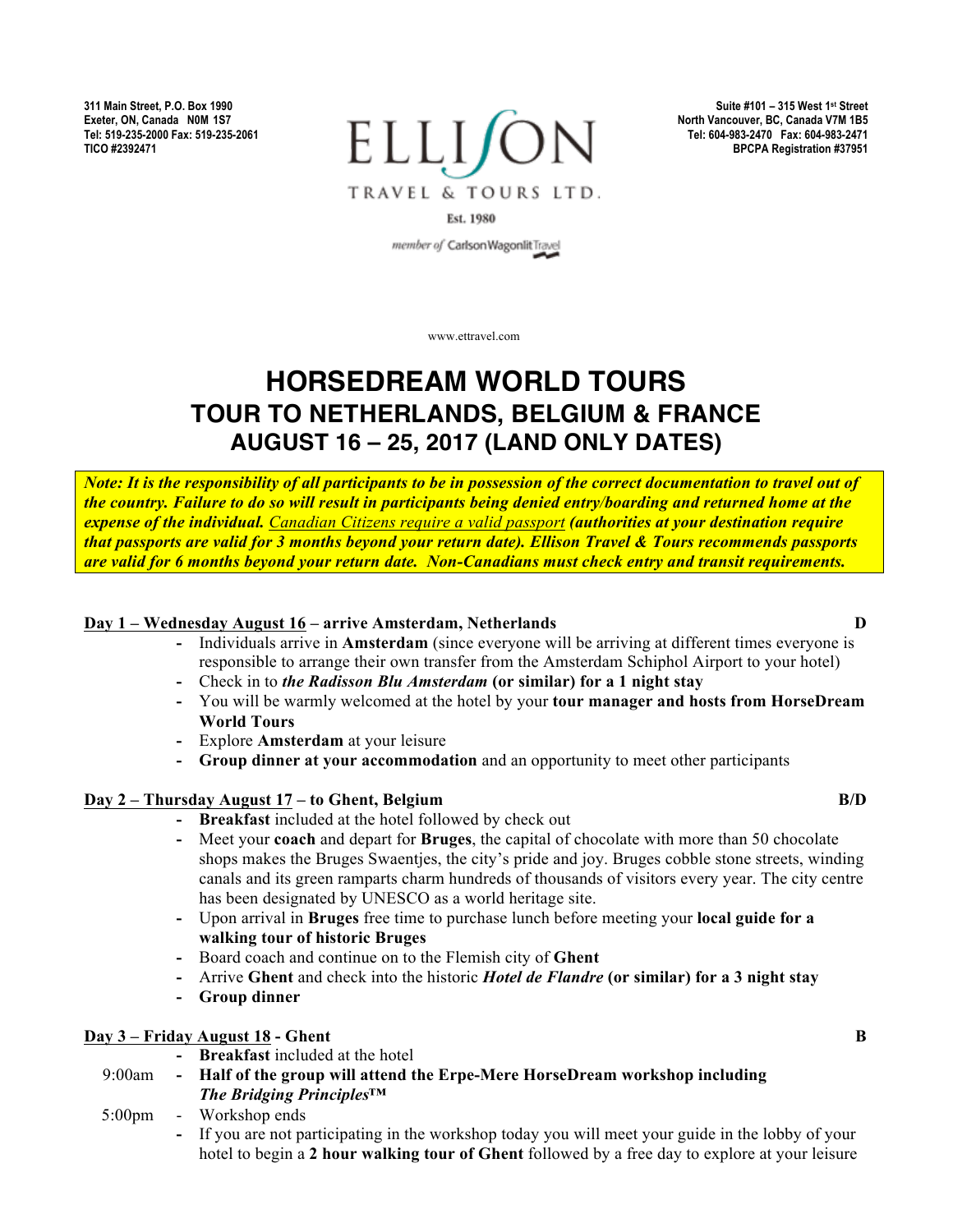- **-** Be sure to stroll along Graslei, one of Ghent's most picturesque streets overlooks the River Leie on the site of the city's medieval harbor and is lined with perfectly preserved guild houses, some date from the  $12<sup>th</sup>$  century
- **-** You may wish to purchase lunch in the Korenmarkt, this busy street was once the corn market, the commercial centre of the city since the Middle Ages. Today it is lined with popular cafes.
- **-** You may consider a visit to St-Baafskathedraal, dating from the 1200's this magnificent Gothic cathedral was built over several centuries.
- **-** Purchase dinner on your own

## **Day 4 – Saturday August 19 - Ghent B/D**

- **- Breakfast** included at the hotel
- 9:00am **- Half of the group will attend the full day Erpe-Mere HorseDream workshop including**  *The Bridging Principles™*
- 5:00pm Workshop ends
	- **-** If you are not participating in the workshop today you will meet your guide in the lobby of your hotel to begin a **2 hour walking tour of Ghent** followed by a free day to explore at your leisure – refer to suggestions listed under Day 3
	- **- Group dinner in Ghent with Beglian Medical Professionals**

# **Day 5 – Sunday August 20 – to Caen, France B/D**

- **- Breakfast** included at the hotel followed by check out
- Board coach and depart for **Vimy Ridge**
- Arrive **Vimy Ridge** (travel time Ghent to Vimy is 1 hour 32 minutes / 117 km)
- Arrive at the **Canadian National Memorial Park at Vimy Ridge** where you will meet a Canadian guide for a tour of the battlefield, trenches and visit to the **Monument and visitors centre**
- Board coach and continue on to **Caen** in the **Normandy Region**
- Check into the *Mercure Caen Centre Port de Plaisance* **(or similar) for a 4 night stay**
- **Group dinner**

#### **Day 6 – Monday August 21 – Caen B**

- **- Breakfast** included at the hotel
- 8:00am **-** Transfer to **Cherbourg or Saint-Sever Calvados** (We are splitting into two groups today with separate activities)
- 10:00am **-** Half of the group will arrive in Cherbourg and **participate in full day horseback riding** and half of the group will arrive in Saint-Sever Calvados and **participate in the full day HorseDream Workshop -** *The Art of Leadership*
- 4:00pm **-** Horseback riding and workshop end; transfer to your accommodation
- 6:00pm **-** Arrive at your accommodation
	- **-** Purchase dinner in the area of your accommodation

# **Day 7 – Tuesday August 22 – Caen B/D**

- **- Breakfast** included at the hotel
- 8:00am **-** Transfer to **Cherbourg or Saint-Sever Calvados** We are splitting into two groups today with separate activities)
- 10:00am **-** Half of the group will arrive in Cherbourg and **participate in full day horseback riding** and half of the group will arrive in Saint-Sever Calvados and **participate in the full day HorseDream Workshop -** *The Art of Leadership*
- 4:00pm **-** Horseback riding and workshop end; transfer to your accommodation
- 6:00pm **-** Arrive at your accommodation
	- **- Group dinner in Caen** to reflect with other participants on your **HorseDream Workshop** experience